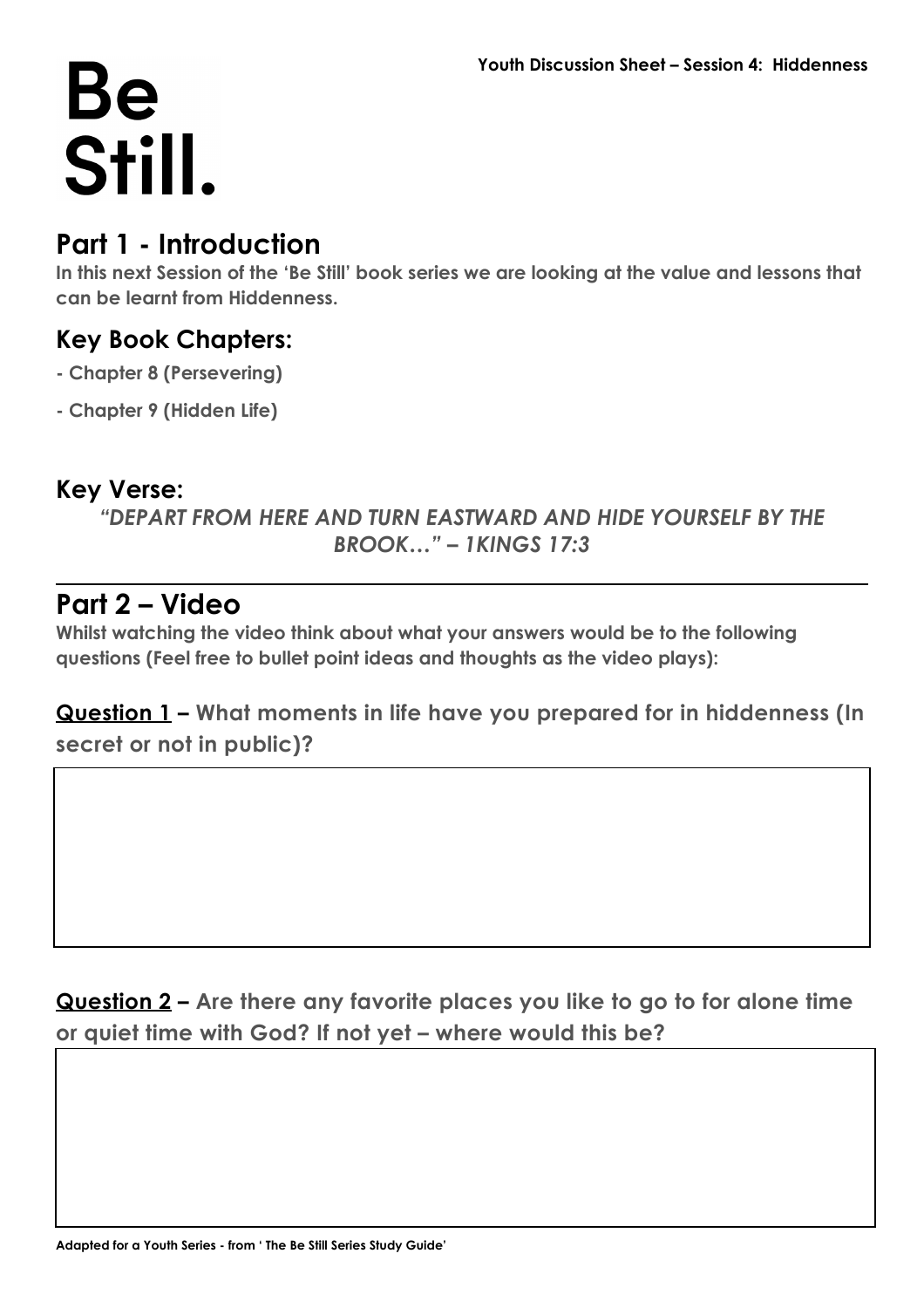**Question 3 – Are there any things you have persevered for in prayer (prayed for on many occasions) ?**

### **Part 3 – Discussion**

**Write in the box below any ideas/thoughts from other people that you enjoyed or that you came up with yourself during the discussions.**

## **Part 4 – Prayer Time**

**Take the time now to voice any concerns you may have for the coming week or anything you would like prayer for. As a group we will all pray together and ask God to bless all of our weeks ahead.**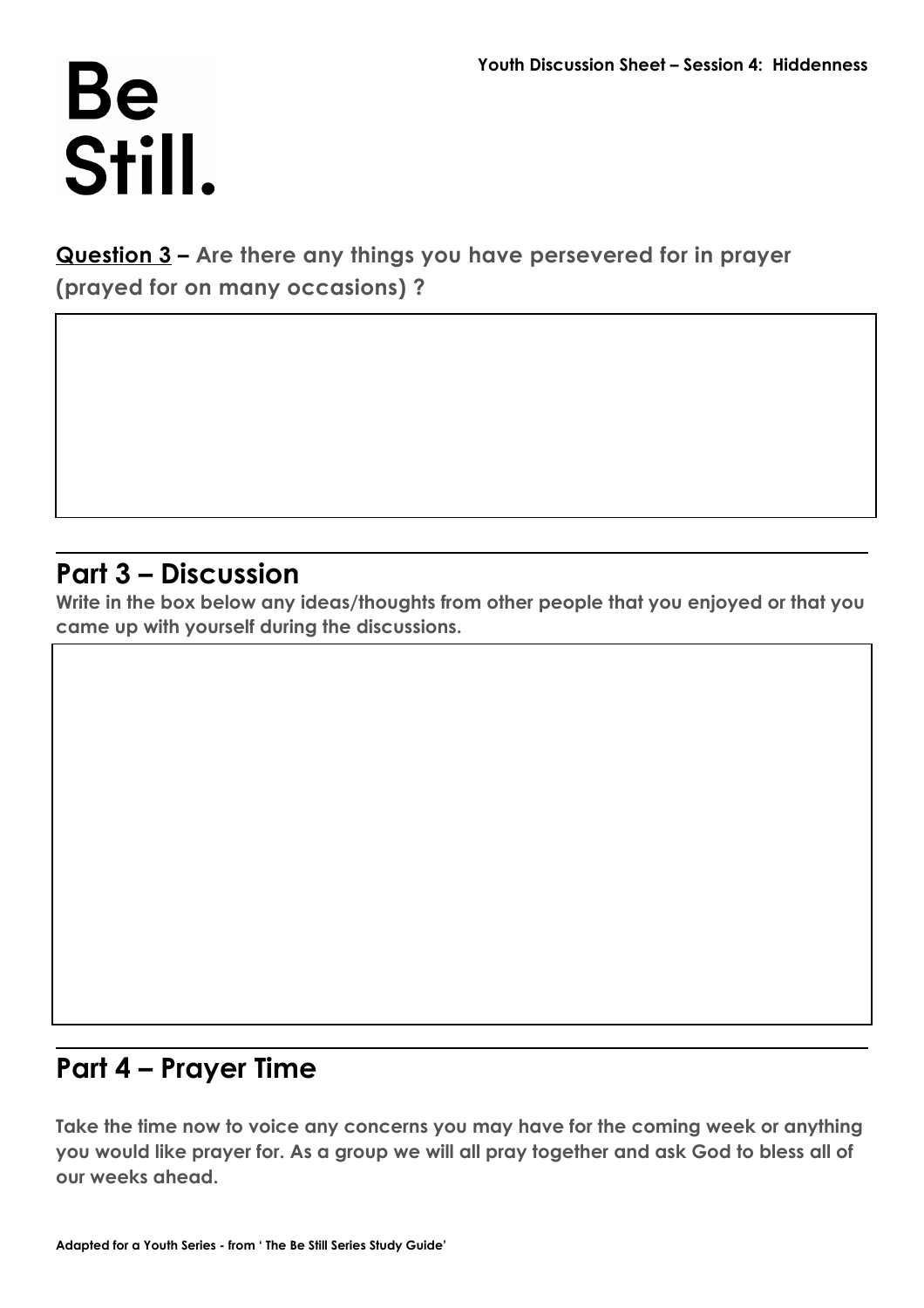### **Part 5– Challenge!!**

#### **Before our next group session**

**This week – Try not to go on any form of social media for ONE WHOLE DAY!** 

**Instead of doing that, take some time to Be Still and have 'Quiet Time' with God and see what he has to say or show you.** 

**We will Check in next week to see what God has been saying to you. Feel free to write or draw things that God has been showing you in the space below.**